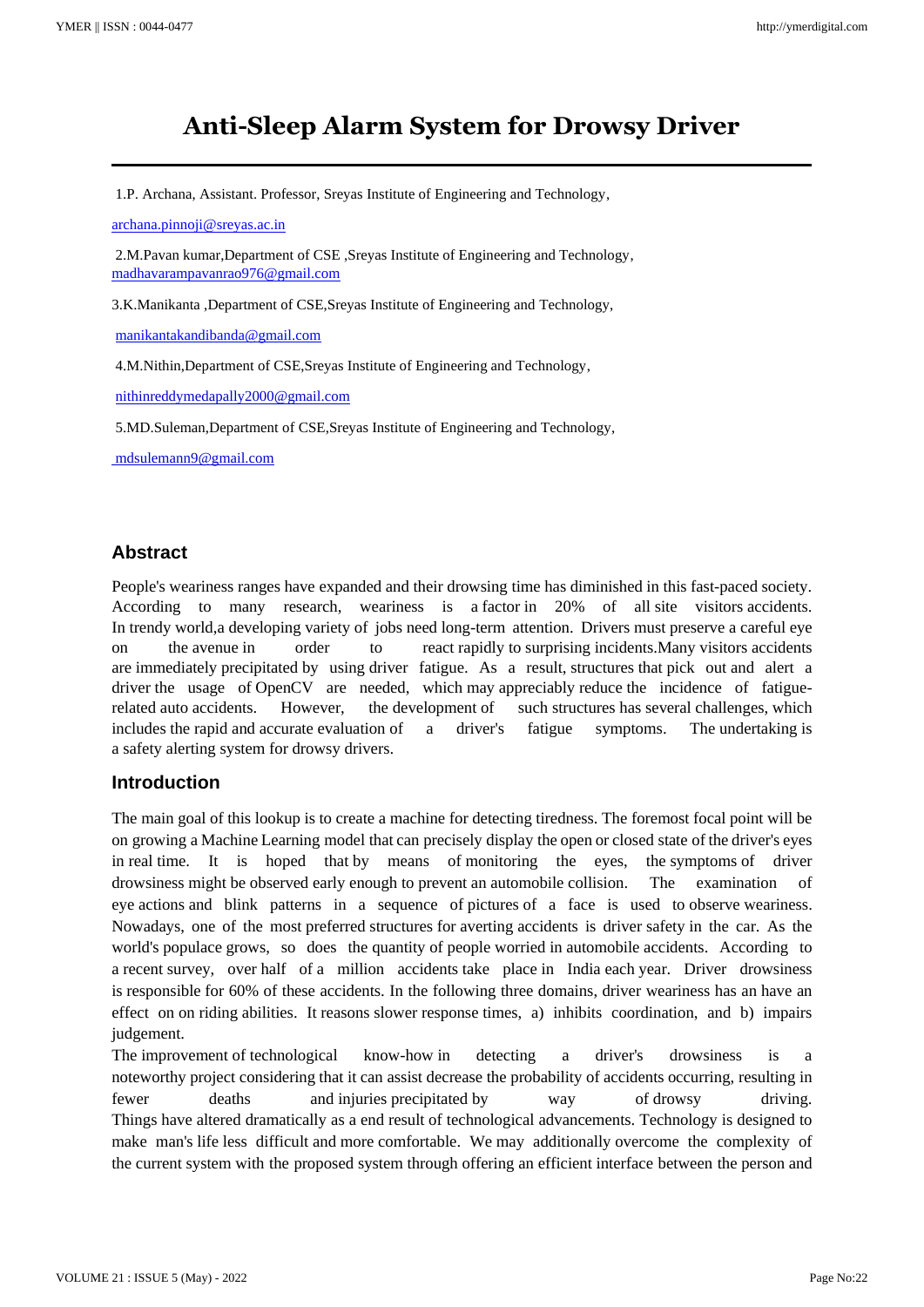the system. This Computer Vision model is beneficial for a driver who is drowsy whilst using his automobile because it affords an alarm sound.

#### **Literature Survey**

In this part, we've gone over several tactics for detecting tiredness and blink that have been proposed via researchers. .

In 2016, Manu B.N brought a technique that makes use of Haar feature-based cascade classifiers to become aware of the face. To teach the classifier that will observe the object, the method requires a giant quantity of fine pics (images of faces) and poor photographs (images besides faces). So, in addition to Haar feature-based classifiers, a cascaded Adaboost classifier is used to understand the face region, after which the compensated image is segmented into a wide variety of rectangle sections at any scale and position inside the unique image. Haar-like characteristic is nice for real-time face detection because to the variant in facial features. These can be decided the usage of the distinction in sum of pixel values inside a rectangle area, and the Adaboost technique will be given all face samples whilst discarding non-facial samples of images throughout the process. In 2015, Aman Rahman suggested a approach for detecting tiredness that blended eye kingdom detection with an eye blinking strategy. The image is first converted to gray scale, and then the corners are found using the Harris nook detection technique, which detects the corner at each the aspect and down curve of the eye lid. Following the tracing of the points, it draws a straight line between the greater and lower points, calculates the mid-point, and hyperlinks the mid-point with the lower point. Now it will repeat the approach for each image, calculating the distance 'd' between the mid-point and the decrease factor to decide the eye state. Finally, the eye nation decision is made depending on the calculated distance 'd'. The eye country is characterised as "closed" if the distance is zero or close to zero; otherwise, the eye state is labeled as "open." They have additionally invoked intervals or time to comprehend that the person is feeling drowsy or not• This is carried out through the average blink duration of a character is 100-400 milliseconds (i.e. 0 I -0.4 of a second).

### **Existing system**

These days, range of accidents due to the drowsiness of the driver are increasing day by day.So,to alert the driver when he feels drowsy there are two types of models that are present in the existing world. They are

**1.Physiological approch**: This approach is an intrusive approach whereby electrodes are used to acquire pulse rate, coronary heart charge and intelligence pastime information. ECG is used to calculate the editions in coronary heart rate and realize exceptional conditions for drowsiness. The correlation between different signals such as ECG (Electrocardiogram), EEG (electroencephalogram), and EMG (electromyogram) are made and then the output is generated whether or not the man or woman is drowsy or not.

#### **Disadvantages**

- The main disadvantage of this existing system is that it is not an easy task to install the whole equipment that requires a lot of space inside the vehicle and it also consists of many electric wires that every person cannot easily connect them.
- This traditional approach also requires high maintenance cost.
- More over these devices must always be connected to the driver to constantly observe his heart rate which is an inconvenient for a driver.

#### **2.Behavioral approch**: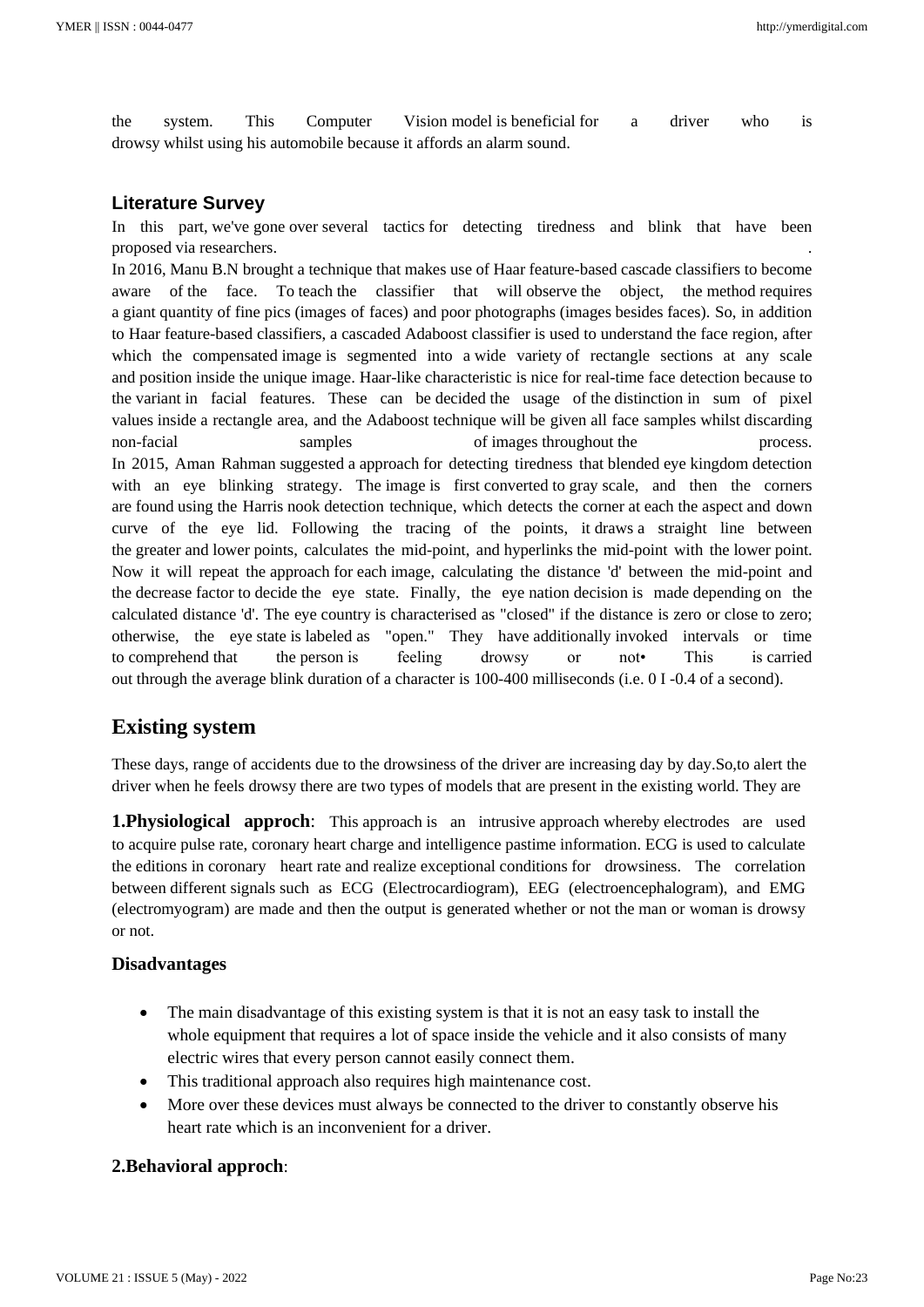In this approach eye blinking frequency, head pose of a man or woman is monitored through a digicam and the person is alerted if any of these drowsiness symptoms are detected. A machine known as as Viola-Jones Detector that follows this behavioral approach.This model used to be proposed through Paul Viola and Michael Jones. For the face Detection it uses Haar feature-based cascade classifiers which is an object detection method. It is a desktop gaining knowledge of primarilybased method where a cascade characteristic is trained from a lot of superb and negative images. It is then used to detect objects in other images. Here they worked with face detection. Initially, the algorithm desires a lot of fine pictures (images of faces) and negative photos (images barring faces) to educate the classifier.

#### **Disadvantages**

- The precision of the night vision detection has some spaces to improve due to the algorithm and hardware ability limitation.
- The accuracy of the algorithm needs further optimization for the night condition.
- The detection model does not able to detect the eyes of the driver if the driver is wearing the spectacles.
- Yet another major drawback of this model is that they usually implicitly impose too strong requirements on the setup such as image resolution, illumination, motion dynamics etc .

### **Proposed system**

Due to the drawbacks of building the mannequin by using the use of the traditional method we are proposing a gadget the place it uses driver's face movements and eye locations to decide the kingdom of drowsiness. The gadget performs a processing of input photograph move to compute the stage of fatigue of the driver. The analysis is based on calculating a quantity of frames of the Data stream the place the driver eyes are closed. The end result of the processing is despatched to the next section where we activates an alarm sign when the drowsiness index exceeds a pre-specified parameter. In this venture we are making an attempt to implement the detection machine via using the Python libraries known as as OpenCV and DLib.OpenCV is a library that is used to system the snap shots and the movies to discover objects, faces etc. In this assignment we use OpenCV to extract the picture of the driver face and then it is given to DLib.DLib is every other library that acts as a facial landmark detector that is used to estimate the area of sixty eight coordinates which are constant for every person. From these coordinates we extract the coordinates of both eyes of driver and we calculate the Eye Aspect Ratio via which we can become aware of whether or not the driver is drowsy or not.

#### **Advantages**

- This system has overcome few of the limitations of the existing systems. Our System will not only alert the driver but also the co-passengers with a loud alarm.
- As the proposed system makes use of OpenCV libraries, there is no necessary minimum resolution requirement on the camera.
- Better differentiation between colors, as it uses multichannel
- colors.Consumes very less memory.
- Capable of achieving blink detection, even when the automobile driver is wearing spectacle.

### **Architecture**

 $\mathcal{L}_\mathrm{L}$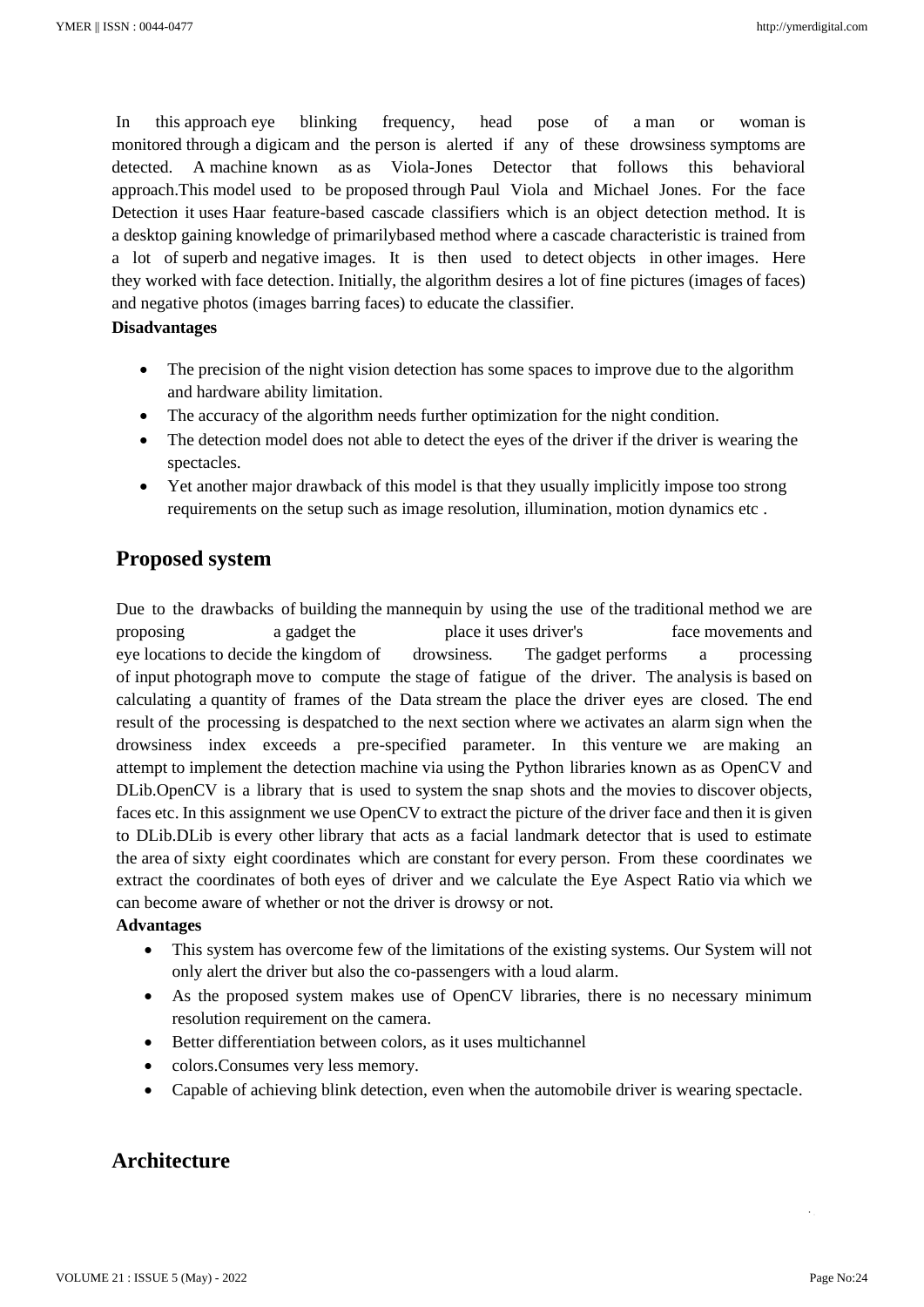

#### **Implementation**

Implementation consists of all those things to do that take area to convert from historic system to new system. The ancient device consists of manual operations, which is operated in a very hard manner from the proposed system. A desirable implementation is critical to provide a reliable system to meet the requirements of the organization. The modules of the utility are as follows: The first and the essential step that has to be done by way of the driver is to flip on the camera as it is the very necessary requirement for our detection system. Without driver we can't turn on digicam and except digital camera there is no detection system. At first the eye fame detector takes the video captured by the camera as the enter and then it extracts the frames from it. Then it performs preprocessing of the photos and then it performs face awareness and eye recognition. After the eyes are identified then it finds the coordinates of the eyes and sends the reputation of the eyes to the system.

### **Results**



**Determining status of Eye in bright light**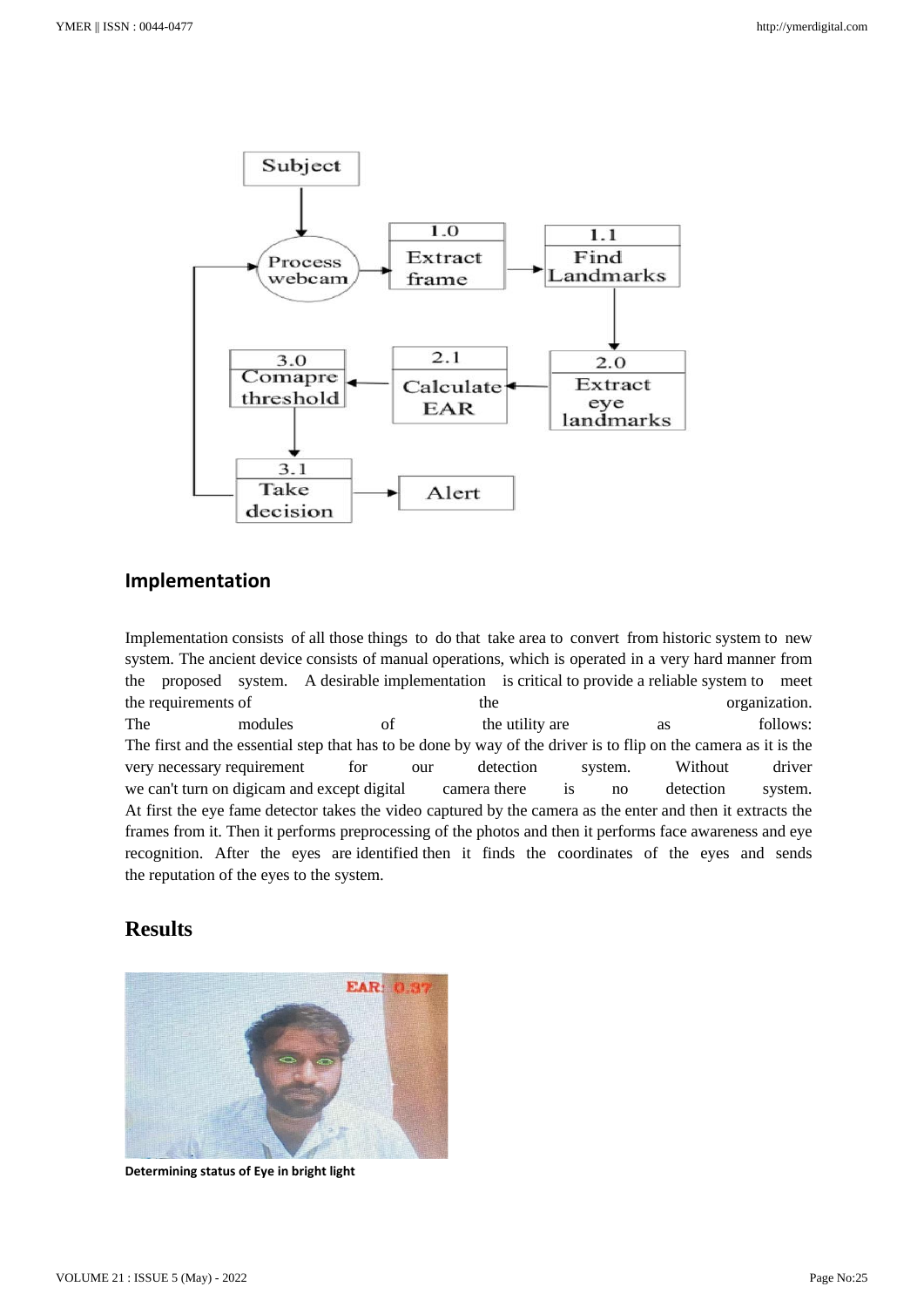

**Alerting the drowsy driver with alarm**



**Determining status of eye in dark light**



**Alerting the drowsy driver with alarm**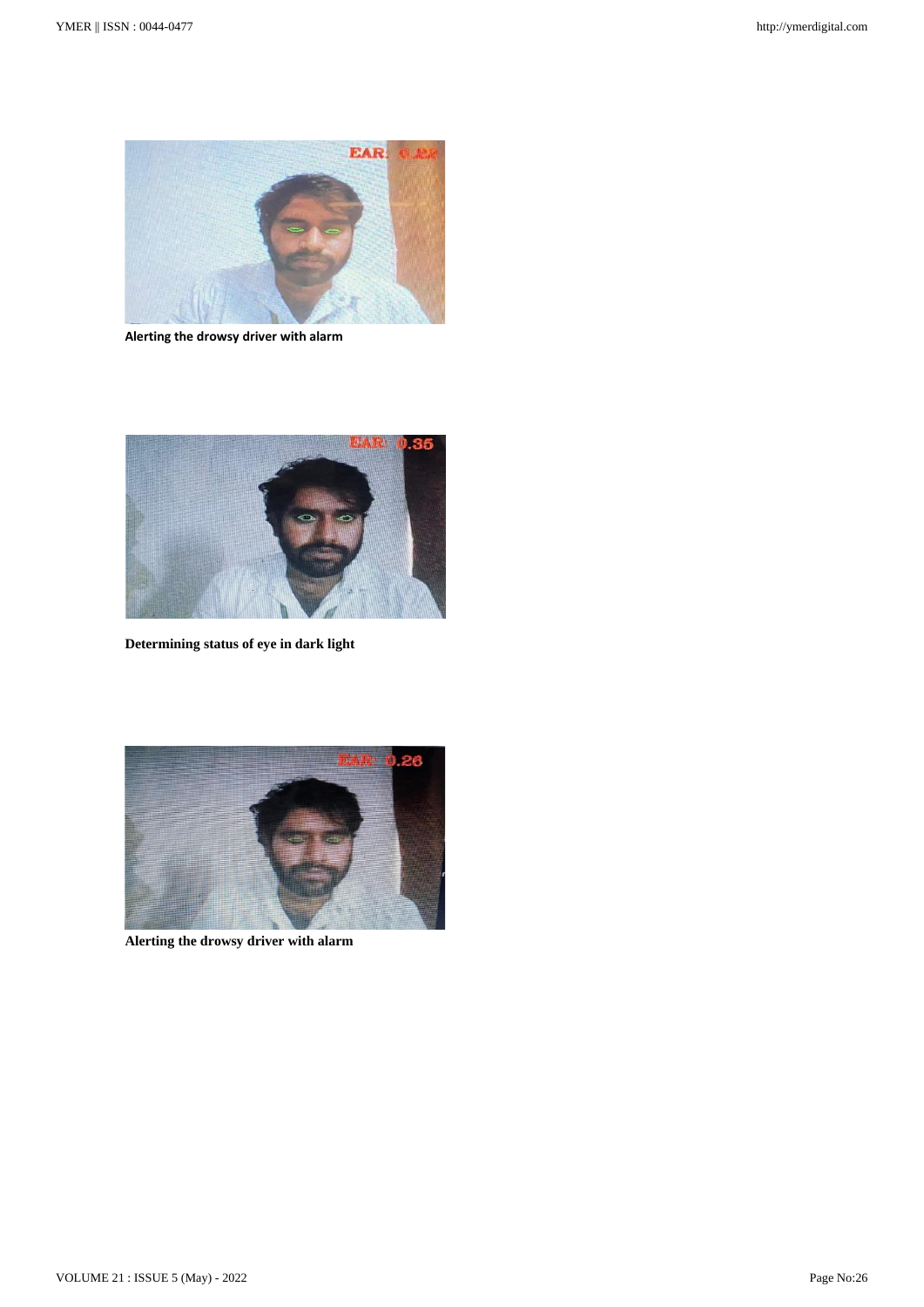## **Test cases**

| <b>Request Id</b> | <b>Ticket id</b> | <b>Request</b><br>description                                            | <b>Expected</b><br>Output | Actual<br>Output     | <b>Request</b><br><b>Ticket</b><br><b>Status</b> |
|-------------------|------------------|--------------------------------------------------------------------------|---------------------------|----------------------|--------------------------------------------------|
| 101               | 201              | Driver is feeling<br>sleepy                                              | Alert                     | Alert                | Pass                                             |
| 101               | 202              | <b>Driver</b><br>not<br>is<br>feeling sleepy                             | No Alert                  | No Alert             | Pass                                             |
| 101               | 203              | Face<br>is<br>not<br>recognized                                          | Face<br>not<br>found      | Face is not<br>found | Pass                                             |
| 101               | 204              | Driver is there but<br>unable<br>to<br>recognize the face<br>coordinates | Alert                     | Face<br>not<br>found | Fail                                             |

### **Conclusion and future scope**

Drowsy riding is serious hazard to drivers and visitors participants. The present's machine lacks one essential function that presents non-reliable results. Our proposed system will overcome these drawbacks and correct reliable results. The commonplace of our drowsiness detection algorithm pretty straightforward. A camera setup to reveal flow of faces. After which, we observe facial landmark detection extract eye regions. will compute the eye issue ratio determine if the eyes are closed. Video segments whose common eye nation factor exceeds the threshold value drowsy and the driver alerted. The system can also be used successfully in locomotives and acro planes. It has broad scope the future and can multiplied to meet excellence. By doing many reduced and gives secure lifestyles the driver and automobile safety. A device for driver safety and car introduced solely the luxurious costly cars. Using drowsiness detection system, driver security can be carried out in normal automobiles also. In the actual time security alerting gadget for drowsy driver, it is required to slow down a car robotically when fatigue stage crosses a positive limit. It monitors degree drowsiness continually and when this stage exceeds a sure fee a signal is generated which controls the hydraulic braking device of the vehicle. Since it brings the vehicle controllable limit, the probabilities of accident occurrence is considerably reduced which is quite beneficial for warding off crashes precipitated via drowsiness related cases.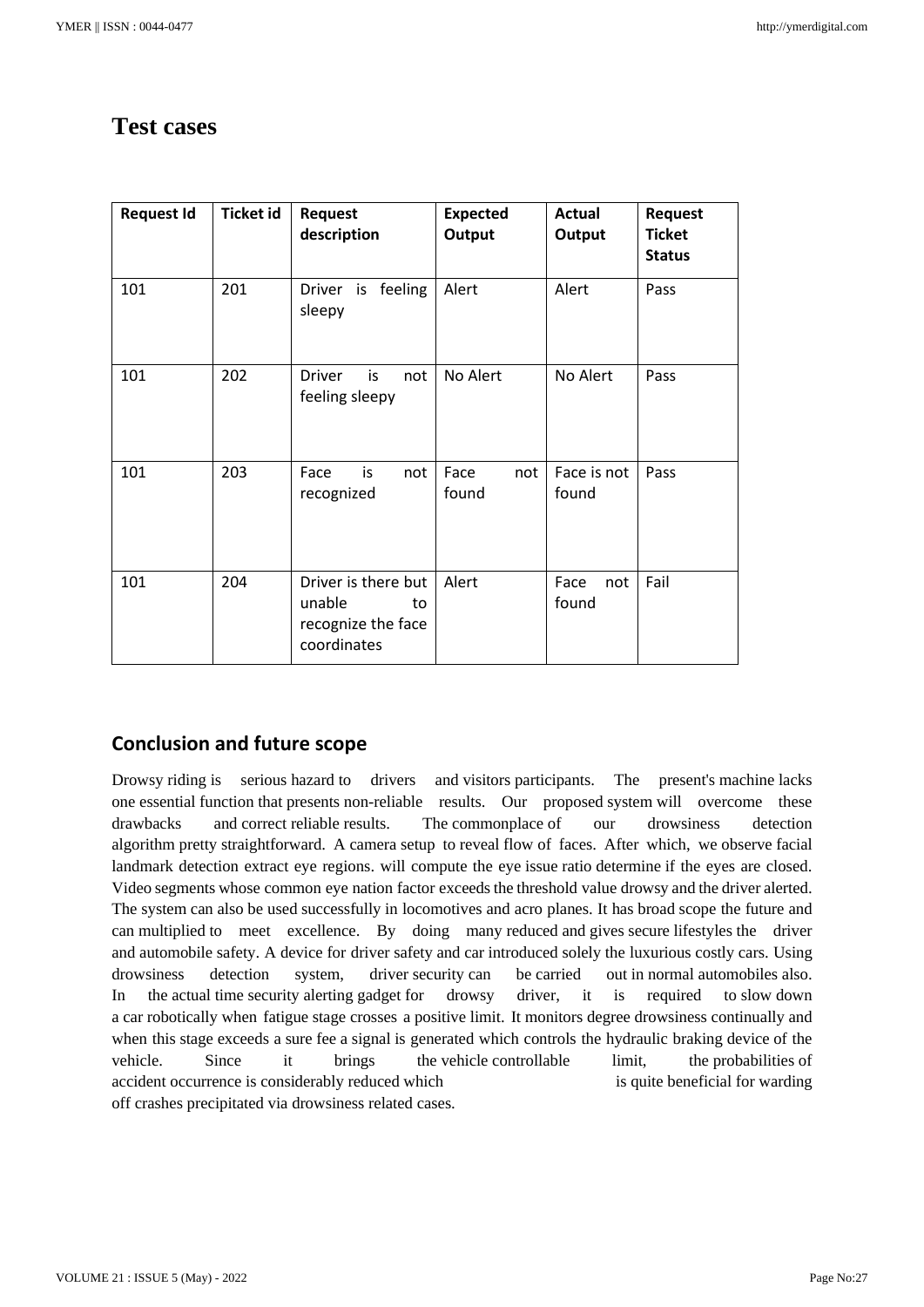### **References**

[1] A. Amodio, M. Ermidoro, D. Maggi, S. Formentin, and S. M. Savaresi, "automatic detection of driver impairment based on pupillary light reflex," IEEE transactions on intelligent transportation systems, 2019.

[2] F. Chen and S. Chen, "Injury severities of truck drivers in single- and multi-vehicle accidents on rural highways," Accident Analysis & Prevention, 2011.

[3] G. Niu and C. Wang, "Driver fatigue features extraction," Mathematical Problems inEngineering, 2014.

(4) R. Zhang. F. You, X. N. Chu, L. Guo, Z.-C. He, and R.-B. Wang, "Lane change merging control method for unmanned vehicle under V2V cooperative environment," China Journal of

Highway and Transport, 2018.

[5] S. Luo, C. Xu, and H. Li, "An application of object detection based on YOLOv3 in traffic," in Proceedings of the 2019 International Conference on Image, Video and Signal Processing-IVSP 2019, Association for Computing Machinery, Shanghai, China, 2019.

[6] Y. Wang, X. Liu, Y. Zhang, Z. Zhu, D. Liu, and J. Sun, "Driving fatigue detection based on EEG signal," in Proceedings of the 5th International Conference on Instrumentation and Measurement, Computer, Communication, and Control, Qinhuangdao, China, September 2015.